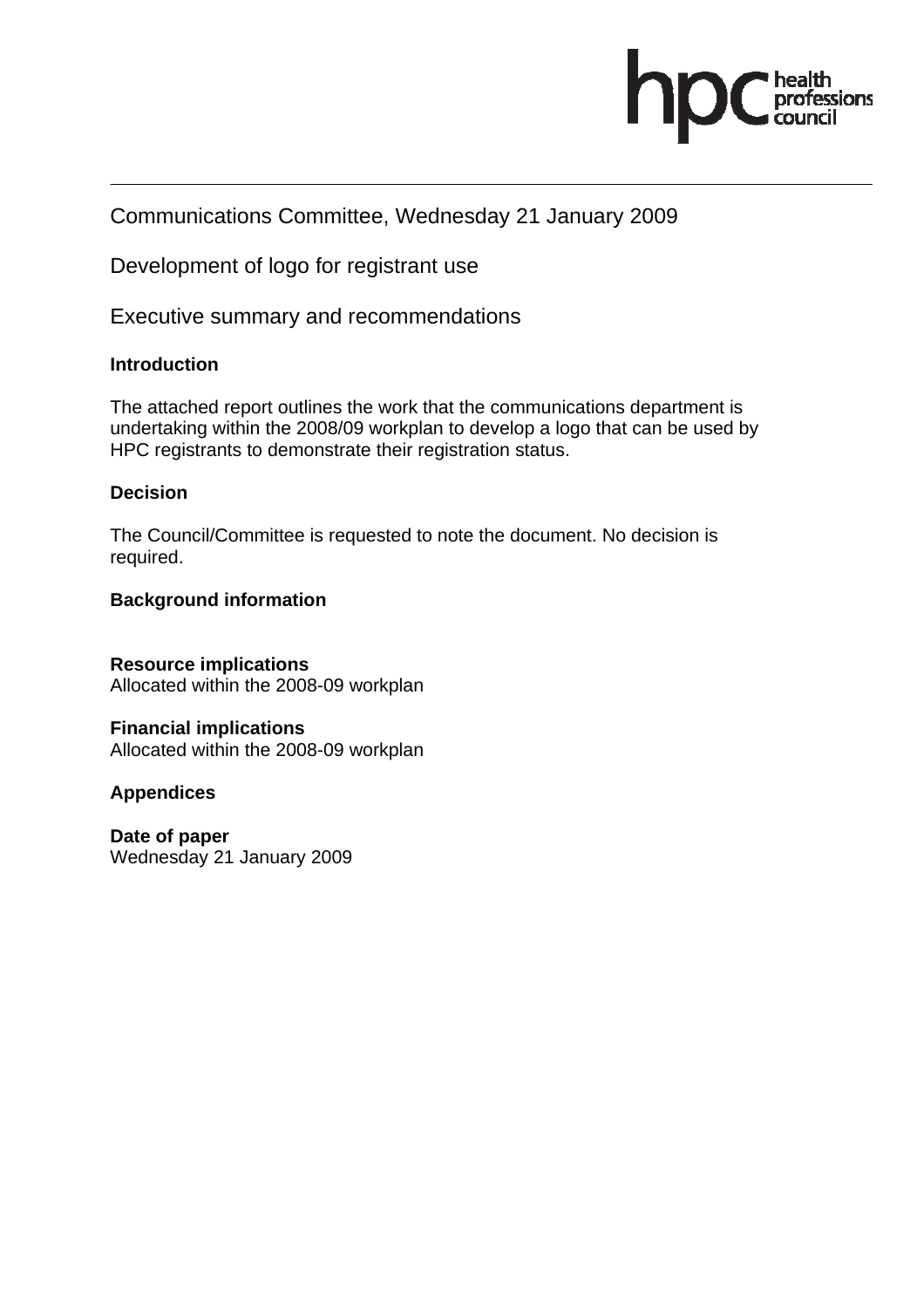### **Introduction**

This paper sets out the programme of work that is being undertaken to develop a logo that can be used by HPC regulated health professionals to demonstrate their registration status.

pasions

### **Background**

This project has been informed by anecdotal feedback from registrants, at Listening Events and Exhibitions and Conferences, that has indicated that some registrants, particularly those in the private sector, would welcome the opportunity to display their HPC registration status on their marketing materials, for example adverts in local press and Yellow Pages, stationery and business cards. This was further highlighted in the findings of the older people research, conducted by Ipsos MORI on behalf of the HPC in 2007, which found that older people would welcome the idea of a "logo" or "kite mark" similar to the Corgi mark to show that someone is registered.

The HPC has already done some work in this area and, in 2006, created an advert e-kit which is available for registrants to download from the website and for use on their marketing materials. The advert e-kit needs refreshing and updating to bring it in line with the refreshed logo and visual identity and we are building on this by producing a logo and guidelines for registrants to use.

### **Research**

To inform this project, the HPC commissioned Ipsos MORI to undertake some research with registrants and the public to gauge their views on the potential for this development. The main aim of the research was to determine perception and interest in a logo, but also to explore how registrants might want to use it, where members of the public would expect to see it and to gather information about perception, trust and reliance on similar systems.

Ipsos MORI conducted two focus groups in November with health professionals and members of the public. The topics covered in the groups were participants' understanding of registration and regulation, attitudes toward kite marks in general, interest in a HPC logo and potential uses for a HPC logo.

The findings of the research demonstrated overwhelming support from members of the public and our registrants for the development of a logo or kite mark which could be used to demonstrate a health professionals' registration with the HPC. This reinforces the informal feedback we have received from registrants and the findings of the older people research conducted by Ipsos MORI on our behalf. Overall, the research showed that health professionals are positive towards kite marks – they considered them to communicate professionalism, approachability, confidence and application of standards. The public were also positive towards a HPC kite mark believing that it could simultaneously raise awareness of HPC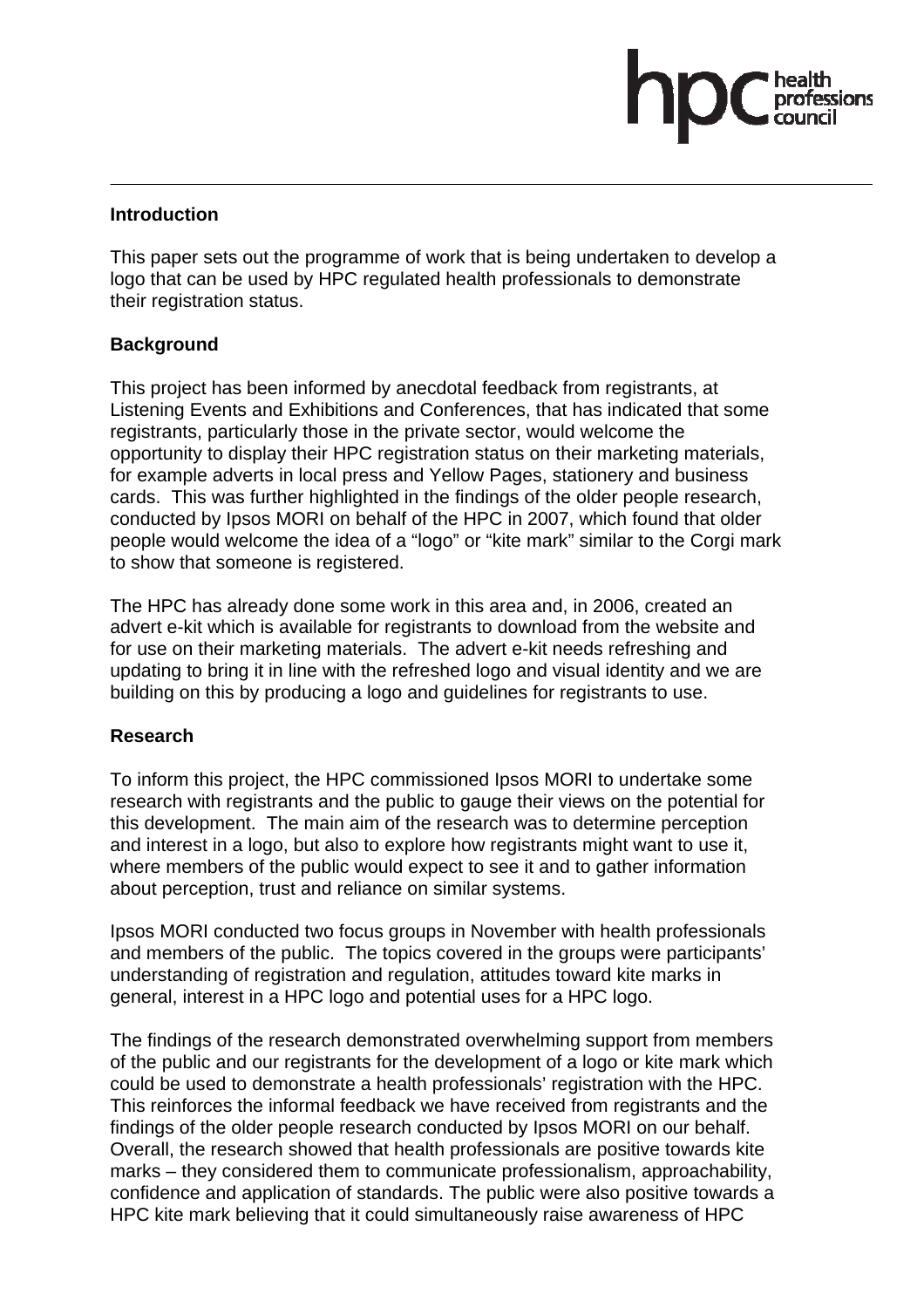whilst also reassuring patients that the person providing their treatment is regulated.

Ipsos MORI has produced an interim report and the executive summary is attached which shows in more detail the methodology used and some of the findings of the group discussions.

### **Next steps**

The agency which refreshed the main HPC logo has been commissioned to develop a range of ideas, concepts and visuals. They have used the findings of the research to inform their work and the visuals they have produced will be tested with a sample selection of registrants and members of the public.

This proposed logo is currently being developed and is intended to complement, not replace the main HPC logo. It will be closely aligned to the main logo and will adhere to the HPC's branding and visual identity guidelines.

Focus groups with registrants and the public have been scheduled for February with a view to launching the logo towards the beginning of the new financial year.

A full report with the findings of the second phase of testing will be brought to the May communications committee.

### **Promoting the logo**

We will undertake a range of activities to promote the logo. These will include

- $\blacksquare$  media work a media campaign will be initiated to raise awareness amongst the public and in the professional press,
- renewals certificate information promoting the logo will be added to the A5 registrant flyer that is included in the renewals certificates mailings
- events promoting the logo at Listening Events and the professional conferences and exhibitions we attend.

### **Evaluation**

We will monitor the take up of the new logo throughout the 2009-10 workplan and a full evaluation will be implemented in the 2010-11 workplan.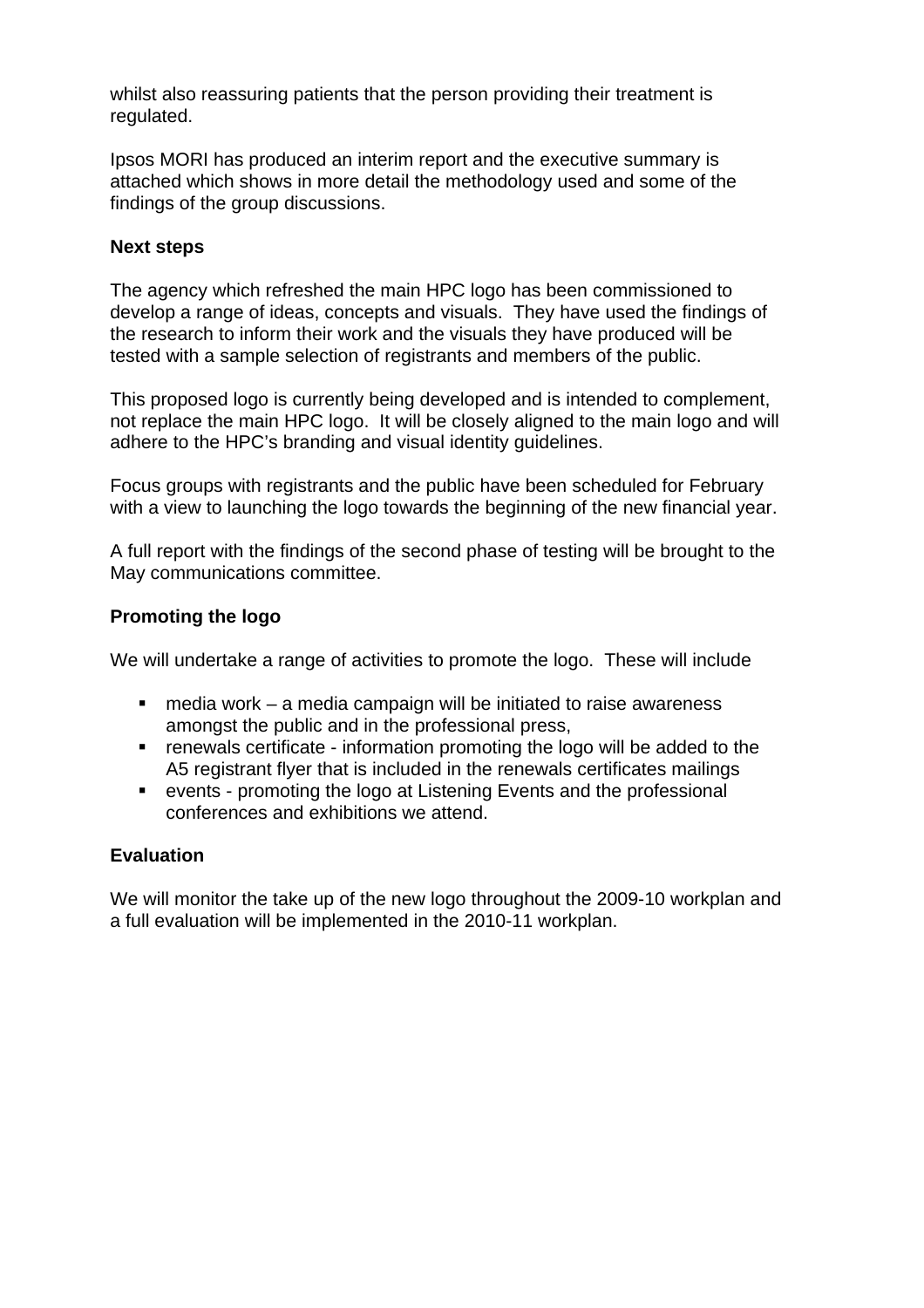# **Exploratory Research for the Development of a Kite Mark**

Qualitative Research – Phase 1 HPC registrants and the general public

Research Study Conducted for the Health Professions Council

September - November 2008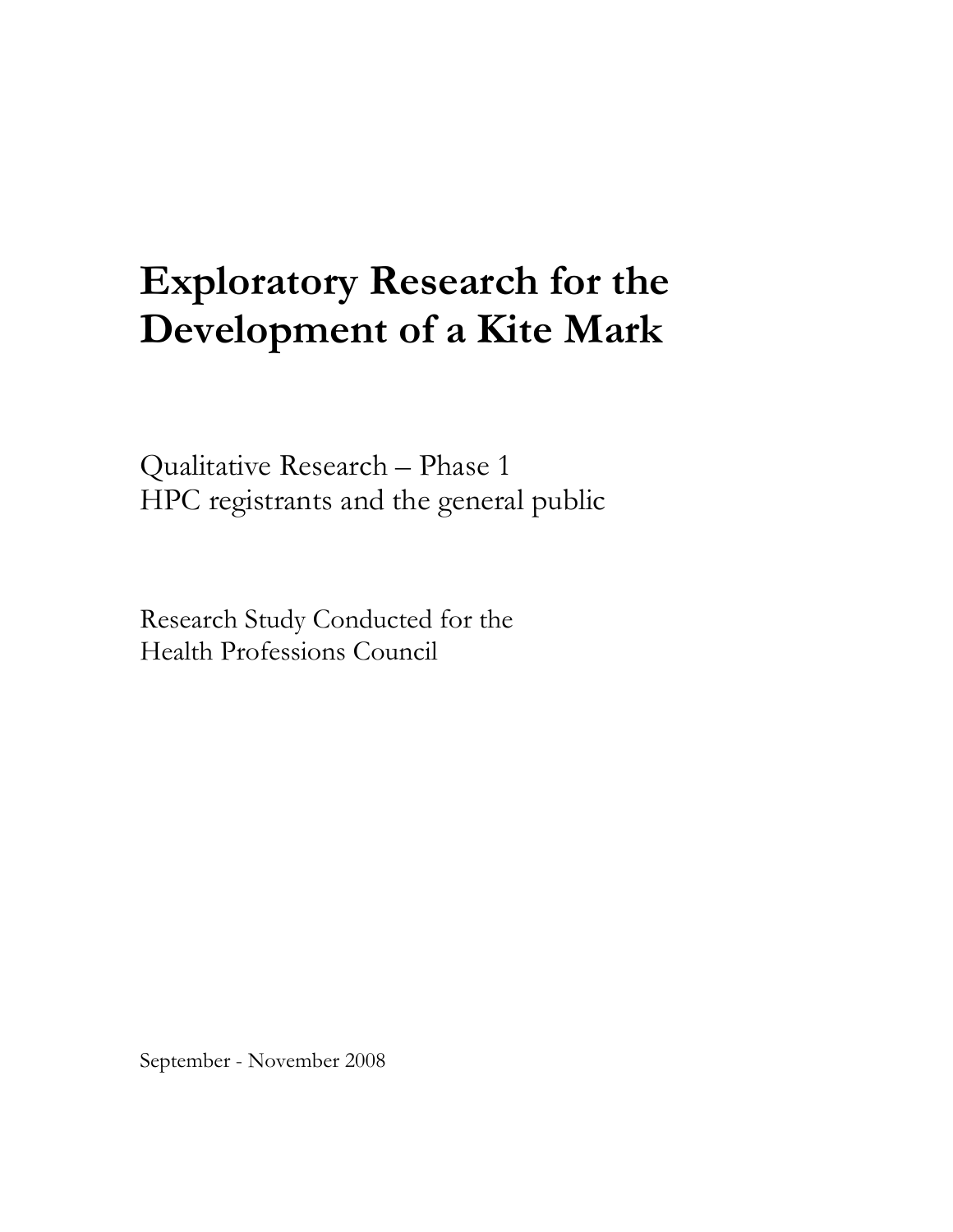# **Contents**

### *Introduction*

| - Background and Objectives |  |
|-----------------------------|--|
| - Methodology               |  |
|                             |  |

*Executive Summary 6*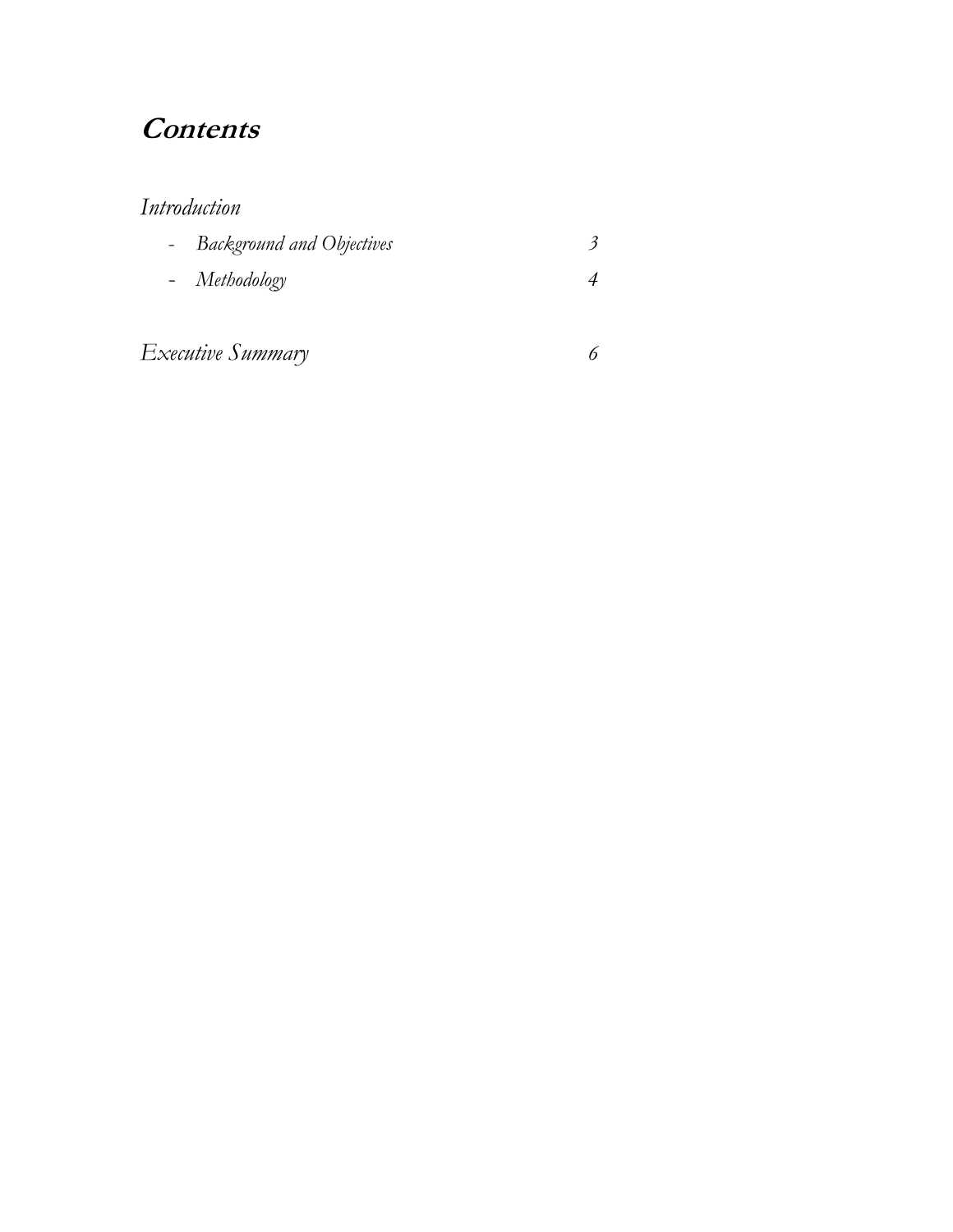# **Introduction Background and Objectives**

This report contains the interim findings of a study conducted by the Ipsos MORI Social Research Institute on behalf of the Health Professions Council (HPC), an independent healthcare regulator. The HPC was formed in 2003 when it replaced the Council for Professions Supplementary to Medicine. The organisation sets and maintains standards which cover education and training, behaviour, professional skills and health; maintains a register of health professionals who meet these standards; approves and monitors UK educational programmes which lead to registration; and takes action if a registrant's fitness to practise falls below the required standard. It now has a budget of approximately  $f(13.5)$  million and 100 employees, and is funded entirely from annual fees payable by the health professionals it regulates.

Against this backdrop, the key objective of the current study was to **explore the potential for a "logo" or "kite mark" that can be used by HPC regulated health professionals to demonstrate their registration status, and to test designs and concepts with the public and registrants**. Previous research has indicated that certain health service users would welcome a kite mark to show that a professional is registered, and some registrants, particularly those in the private sector, have indicated they would like to display their status.

Ipsos MORI proposed a research project involving separate discussion groups with both members of the general public and HPC registered professionals. This interim report explains the results of the first stage of this research, in which discussion groups were held to **gauge the potential** for a kite mark. A testing stage will be held in early 2009 with different members of participant groups to focus more closely on potential kite mark designs.

In addition to the above, the key aims of the first stage of this study were to:

- Gather information about perception, trust and reliance on similar systems, for example Healthcare Commission, Corgi, ATOL, AA/RAC rating for hotels, Crystal Mark for publications as well as other models used by professional bodies
- Perceptions of the now defunct term "state registration", which some health professionals are continuing to use
- Identify what other regulators are currently doing
- Test the understanding of the terms "registered" and "regulated".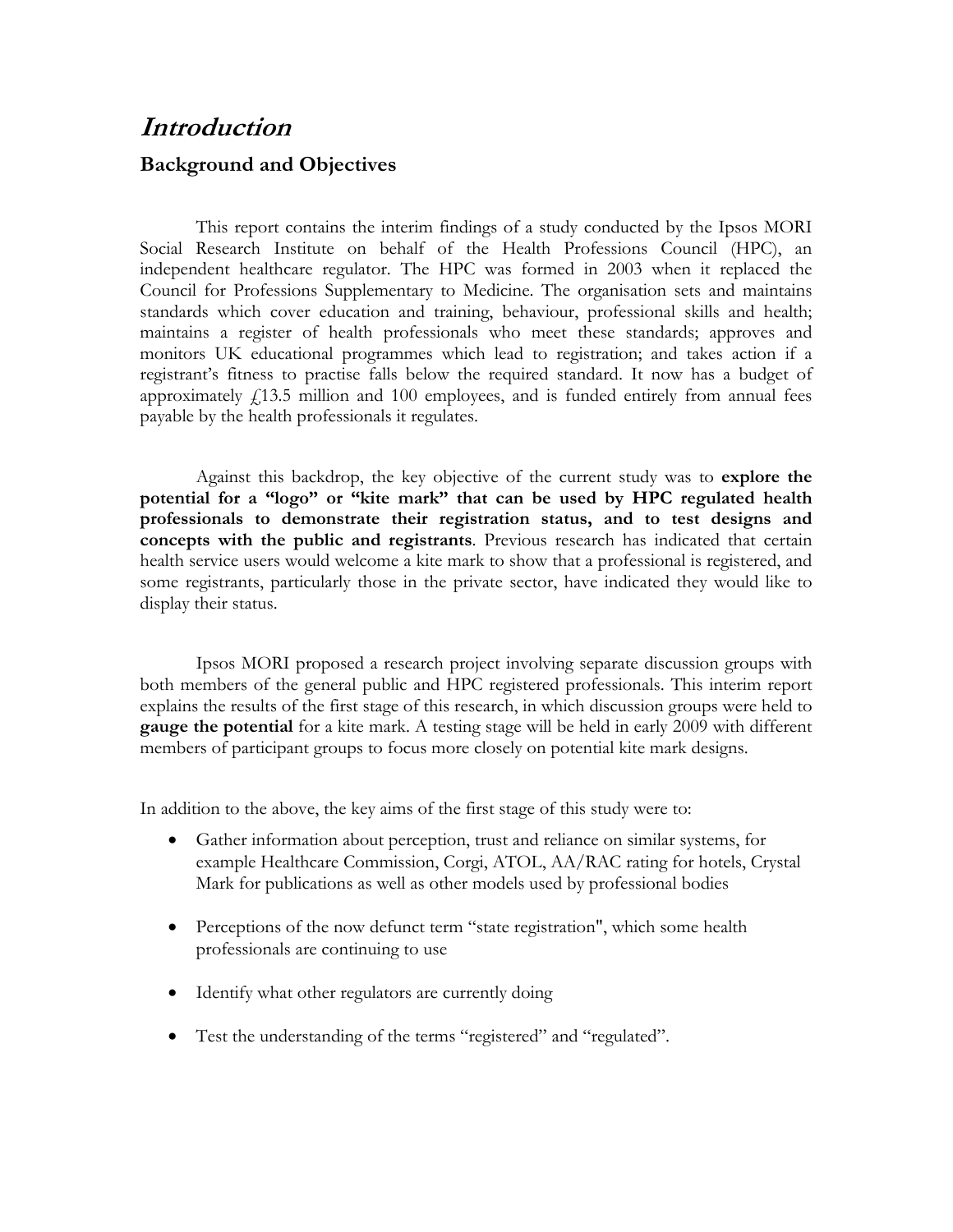### **Methodology**

#### *Qualitative Research*

Following discussions with the HPC, Ipsos MORI proposed that this work be conducted over two qualitative research phases with the public and HPC registrants. The first phase would gauge the perception and interest in a HPC kite mark whilst the second phase would be used to test potential designs. Each discussion group would last 90 minutes and be held at Ipsos MORI's main offices in Borough, London.

 For the first stage, the HPC provided Ipsos MORI with a database of registered practitioners and their contact details. This database contained 20 registrants from each the following professions:

- Arts therapists
- Biomedical scientists
- Chiropodists/Podiatrists
- Clinical Scientists
- Dieticians
- Occupational therapists
- Operating department practitioners
- Orthoptists
- Paramedics
- Physiotherapists
- Prosthetists/Orthotists
- Radiographers
- Speech and language therapists

 Invitations were sent via post from this database according to the quotas set. These included recruiting no more than three from any particular profession, but with at least some representation from Chiropodists and Physiotherapists (the professions considered most likely to benefit from a kite mark).

 Freepost envelopes were included in the mailout, and we asked the invited participants to disclose details as to whether they practise in the private or public sectors. Upon receipt of returned letters, interested parties were divided by profession and sector.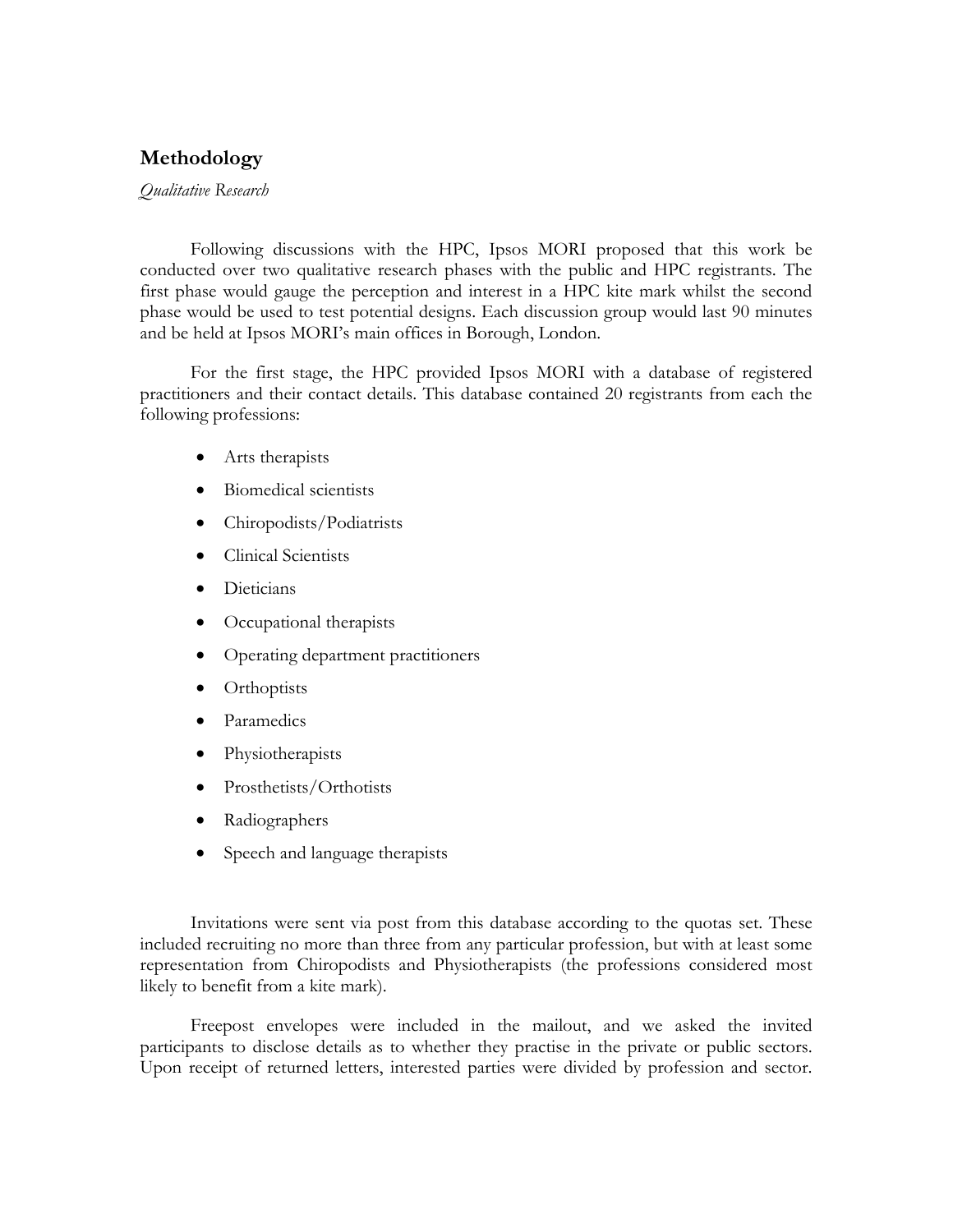Further participants were recruited by targeted phone calls to boost the private sector representation, as the initial mailout return was mainly from the public sector.

 Since it was important that we spoke to a mix of public and private sector healthcare professionals, the following quotas were set (the first column indicates the target sample and the second the achieved sample):

| Professional group composition   | Target | Achieved |
|----------------------------------|--------|----------|
| Public health professionals      |        |          |
| Private health professionals     |        |          |
| Dual-sector health professionals | N/A    |          |

| Overall                  | Target    | Achieved |
|--------------------------|-----------|----------|
| Healthcare professionals | $8-10$    |          |
| General public           | $8 - 10$  |          |
| <b>TOTAL</b>             | $18 - 20$ | 18       |

 For the general public, Ipsos MORI's in-house recruitment team employed a face-toface strategy in south London, with instructions to obtain a mix of genders, ages, social grades, and ethnic backgrounds.

Discussion groups were conducted on **11 November** (HPC registrants) and **12 November** (general public) **2008** by Ipsos MORI executives.

The topics covered in the groups were:

- Understanding of registration and regulation
- Attitudes toward kite marks in general
- Interest in a HPC logo or kite mark
- The potential design of a HPC kite mark
- Potential uses for a HPC logo or kite mark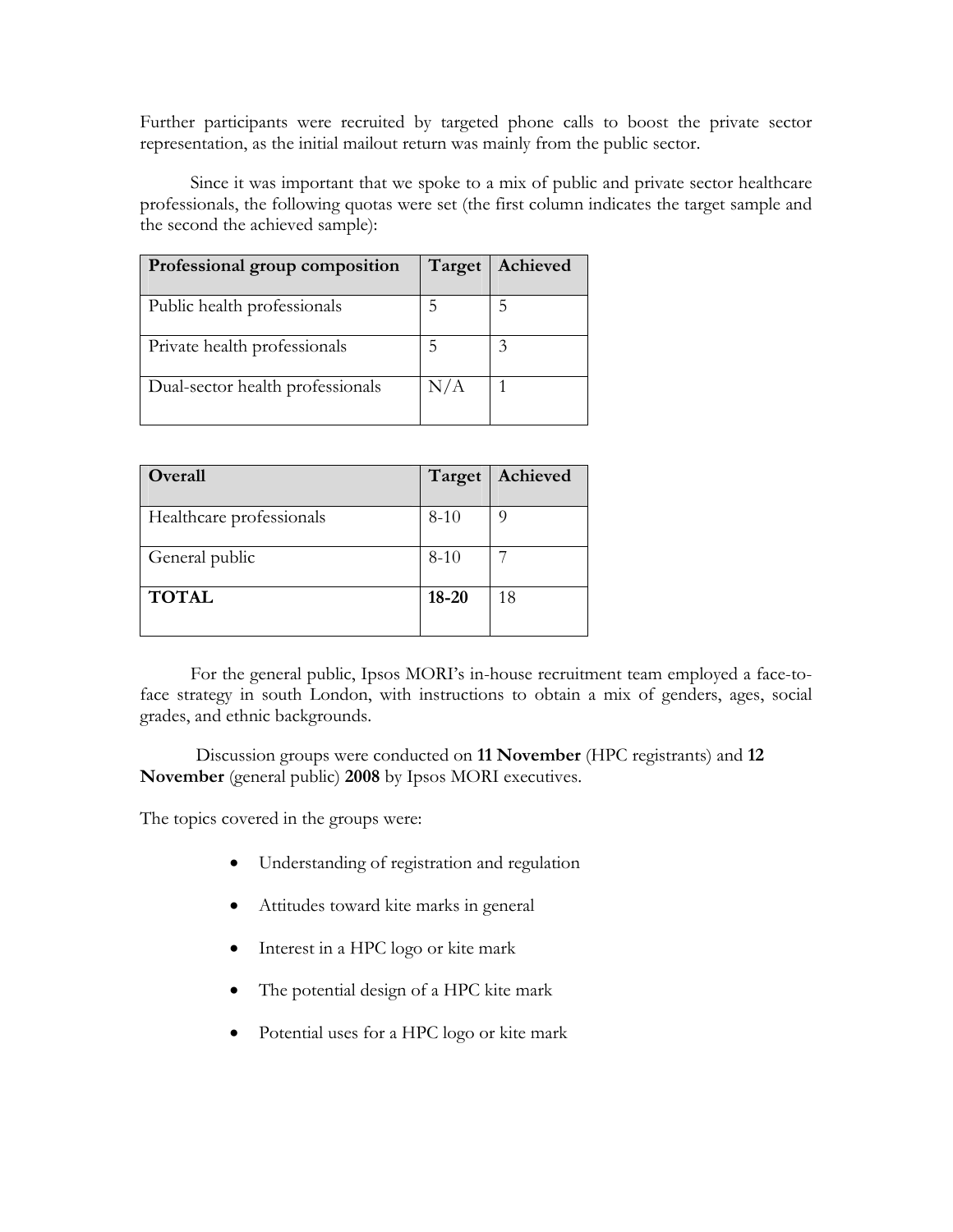We were also particularly keen to examine the differences in relevance of registration and regulation between the public and private sector. To view the topic guide in full, please refer to the appendices.

# **Executive Summary**

### **Understanding of registration and regulation**

- Registration and regulation were associated with the maintenance of standards
- Registration was understood to represent association with a standards body, whilst regulation is the ensuring that quality standards are being met by registrants, or conforming to these standards as registrants
- Registration demonstrates an integrity which sets individuals, or organisations, apart from non-compliant or unchecked organisations
- Registrants identified a lack of recognition for HPC in the public domain something we found in the general public group
- 'State registered' was perceived to carry more weight then 'HPC' registered according to some health professionals, but the general public did not recognise either term
- The public were in strong agreement that healthcare professionals should be regulated – particularly in the private sector
- There is an assumption that if a healthcare professional is practising in the NHS, the individual must meet regulatory standards.

### **Attitudes toward kite marks in general**

- CORGI and BSI were mentioned by participants without prompting in both groups when asked if they were aware of any kite marks
- CE and ATOL were recognised with picture prompts, but there was some uncertainty over what the kite marks meant, and the role of their respective organisations
- Healthcare professionals were positive towards kite marks they are considered to communicate professionalism, approachability, confidence, and application of standards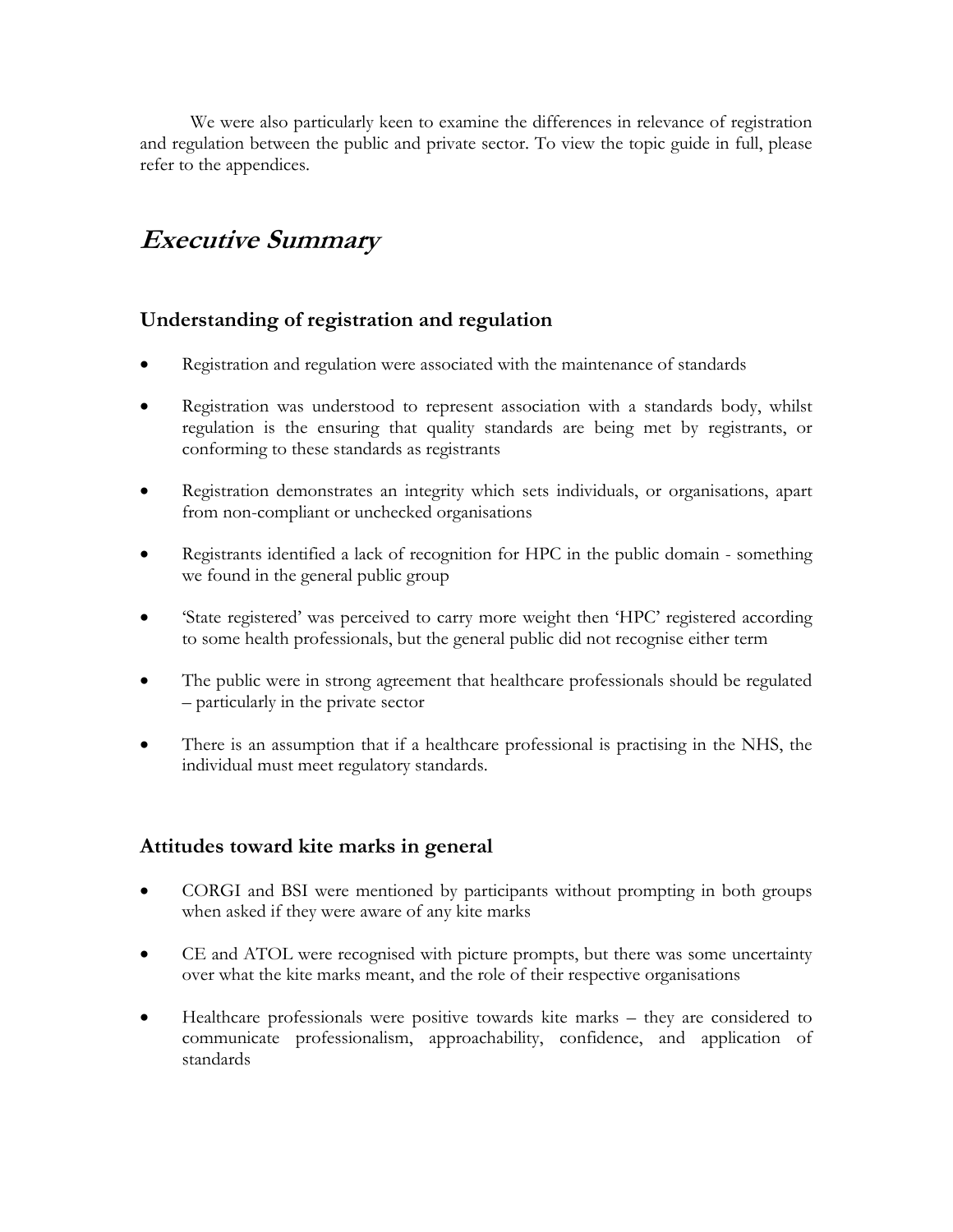- Healthcare professionals prefer the look of serious kite marks which demonstrate integrity, rather than flashy symbols
- The general public responded well to the visual design used on the CORGI shield, but less well to the 'Lion Mark' used by the British Toy & Hobby Association
- General, there was a feeling that the kite marks that incorporate an acronym, and a distinct but clear visual element, are the most effective.

### **Interest in an HPC kite mark**

- Support for a kite mark grew among health professionals as the conversation progressed
- Both the general public and professionals felt a kite mark would be useful way to raise awareness of HPC – particularly if people are widely exposed to it
- Health professionals working in the NHS thought a kite mark was a good way to show they are trained professionals and not just support staff
- Professionals felt it would be useful if their personal registration number was incorporated into a kite mark they could wear
- The public were also positive towards a HPC kite mark; it could simultaneously raise awareness of HPC whilst also reassuring patients that their treatment is being regulated.

### **Look and feel of a HPC kite mark**

- Professionals felt a kite mark should be a symbol representing standards and quality such as the Investors in People kite mark – and not be flashy or frivolous
- Professionals also felt a kite mark should withstand changing trends, and be distinctive from the other kite marks in the public domain
- Additionally, it should contain text (HPC), and perhaps a strapline word such as 'Assured', 'Registered' or 'Protected'
- Both the general public and professionals felt any visual shapes should be simple and not superfluous